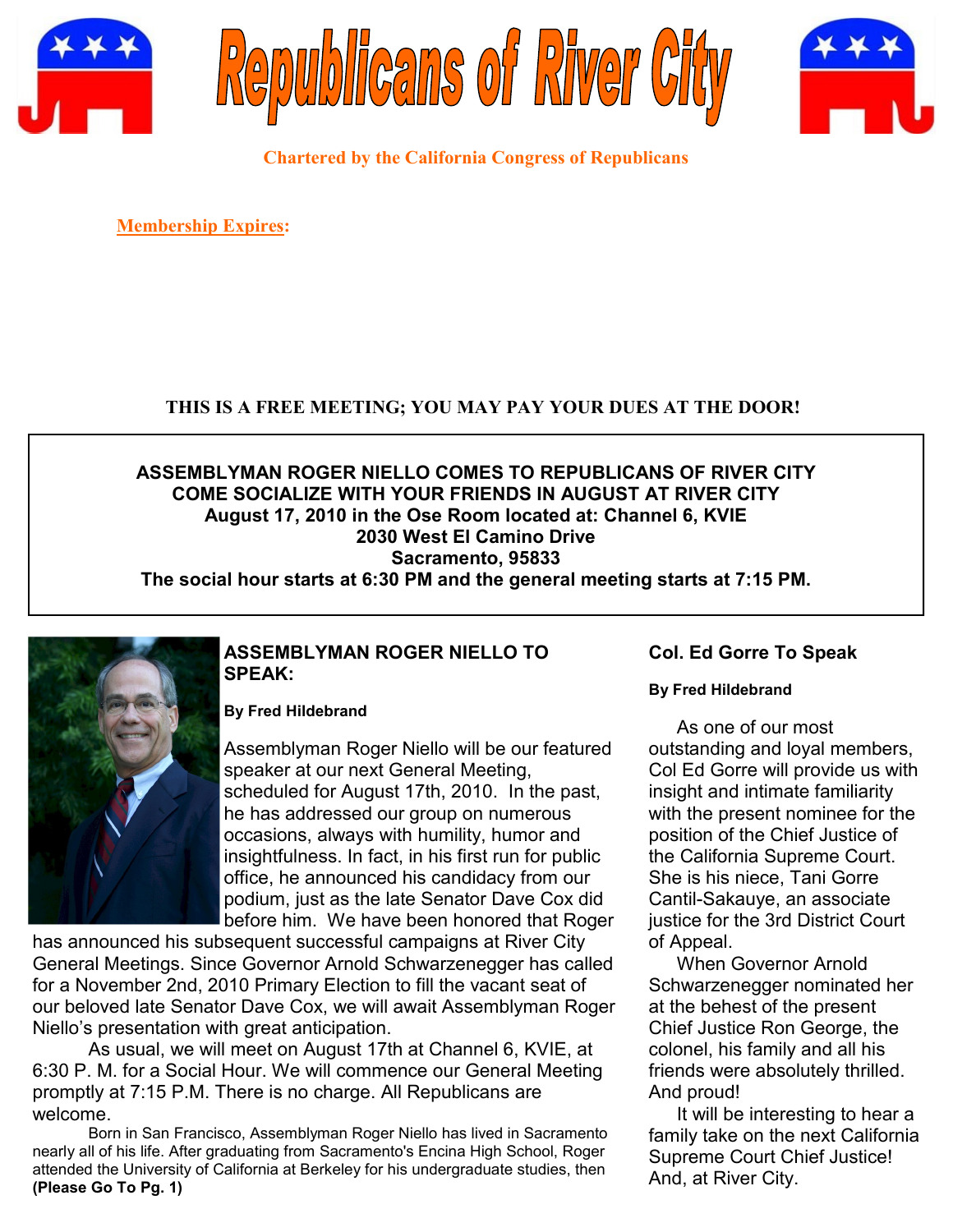# **ROGER NIELLO (Cont.)**

completed his graduate studies at the University of California at Los Angeles.

Roger worked as a Certified Public accountant until he joined his family"s business at Niello Auto Group in 1974 and spent the next 25 years running retail automobile dealerships with his family partners.

In 1995, Roger served as the President of the Sacramento Metropolitan Chamber of Commerce, and was a member of the Capital Area Political Action Committee. As a member of the community, he was an active volunteer.

Roger was elected to the Sacramento County Board of Supervisors in a special election in February of 1999. As a member of the Board of Supervisors, he served Sacramento County on numerous boards and commissions.

In 2004, Roger was elected to the California State Assembly and was immediately appointed Vice Chair of the Assembly Banking and Finance Committee and also served in positions on the Assembly Budget, and Transportation Committees. In addition, he served for a brief time on the Assembly Public Employees, Retirement and Social Security Committee and the Joint Legislative Audit Committee. In late 2006, Roger was named vice-chair of the Assembly Budget Committee, and served as the key negotiator on budget issues for the Assembly Republican Caucus.

Since being reelected to a third and final term in the Assembly, Niello now serves on the Transportation, Insurance, and Business and Professions Committees as well as the Joint Committee on Emergency Services and Homeland Security and the Select Committee on Foster Care. Additionally he is Vice-Chair of the Banking Committee.

Among Assemblyman Niello"s legislative accomplishments include legislation to allow individuals to remove racially charged language from a homeowner"s CC&Rs, a measure to assist local governments in cracking down on illegal dumping, and a bill to ban the unscrupulous practice of "tripledipping" by county retired annuitants who are collecting unemployment in addition to retirement pension benefits. In addition, Assemblyman Niello"s legislation to authorize the state to participate in Public Private Partnerships for infrastructure projects provided a

template for the language in the most recent budget agreement.

Additionally, Assemblyman Niello has introduced legislation to bring about innovative reforms to our method of contracting public infrastructure, as well as measures intended to alleviate the burden of unfunded mandates the state places on local government. Other notable legislative efforts include an overhaul of the state"s unclaimed property program, which would return unclaimed property to its rightful owners in a timely manner and provide interest payments on property held by the state, as well as legislation transferring the responsibility for writing initiative ballot titles from the partisan Attorney General"s office to the non-partisan Legislative Analyst"s Office.

Assemblyman Niello represents the 5th district in the California State Assembly, which includes the Sacramento County communities of Arden Arcade, Carmichael, the City of Citrus Heights, Fair Oaks, the City of Folsom, North Highlands, McClellan Park, Orangevale, Natomas, Sacramento and the Placer County community of Granite Bay.

Roger and his wife Mary reside in Fair Oaks. They have five adult children and four grandchildren.

# **IN CASE YOU MISSED IT:**

Pollster John Zogby of Zogby International, in a Newsmax. Interview, made the following points:

"What this most recent poll shows is not only an 8-point [GOP] lead in what we call the congressional generic, but Republicans moving up to 46, Democrats slipping down to 38. That's an ominous number for Democrats, and time is running out."

Conservatives aren't the only ones unhappy with the president's job performance. Liberals are complaining he has been too moderate in his reforms. So Obama's policies do not "seem to have really pleased anyone,"

Democratic Sen. Barbara Boxer is in "a danger zone" in her California's Senate showdown against GOP challenger Carly

**Page 2** Fiorina. Boxer is winning about 45 percent of the vote in recent polls. But Zogby points out that Fiorina is a well known figure in California as well, and she is only getting about 41 percent of the projected vote. "Generally the challenger does win in a circumstance like that, but Fiorina is going to have to do some heavy campaigning," Zogby says. "She has that mixed blessing of having gotten some tea party support in that effort to defeat Barbara Boxer.

> California is not a tea party state."

Long-term GOP prospects for attracting Hispanic voters aren't bright. "When Republicans push on illegal immigrants, that is defined by Hispanic voters as anti -immigrant and therefore anti-Hispanic."

Republicans must be wary that their alliance with grass-roots conservatives doesn't alienate moderates. "The Tea Party appears to be strident, there's a lot of anger out there," says Zogby. "And if Republican candidates tilt too far towards the tea party, the shrillness of some of what the tea party is calling for -- for example, repeal of the 14th Amendment. It may sound good to the base, but it's the sort of thing that really worries the moderate elements that are really looking for problem solving, not problem creating."

Arab approval of the United States, which improved in the months following President Obama's election, has plummeted. "Almost all of that progress is gone and we've reverted back to the low numbers that we had seen following the launching of the war on Iraq."

Sarah Palin will do well in conservative primaries, but questions her ultimate viability. "Does she get nominated? It's hard for me to see that scenario," Zogby says.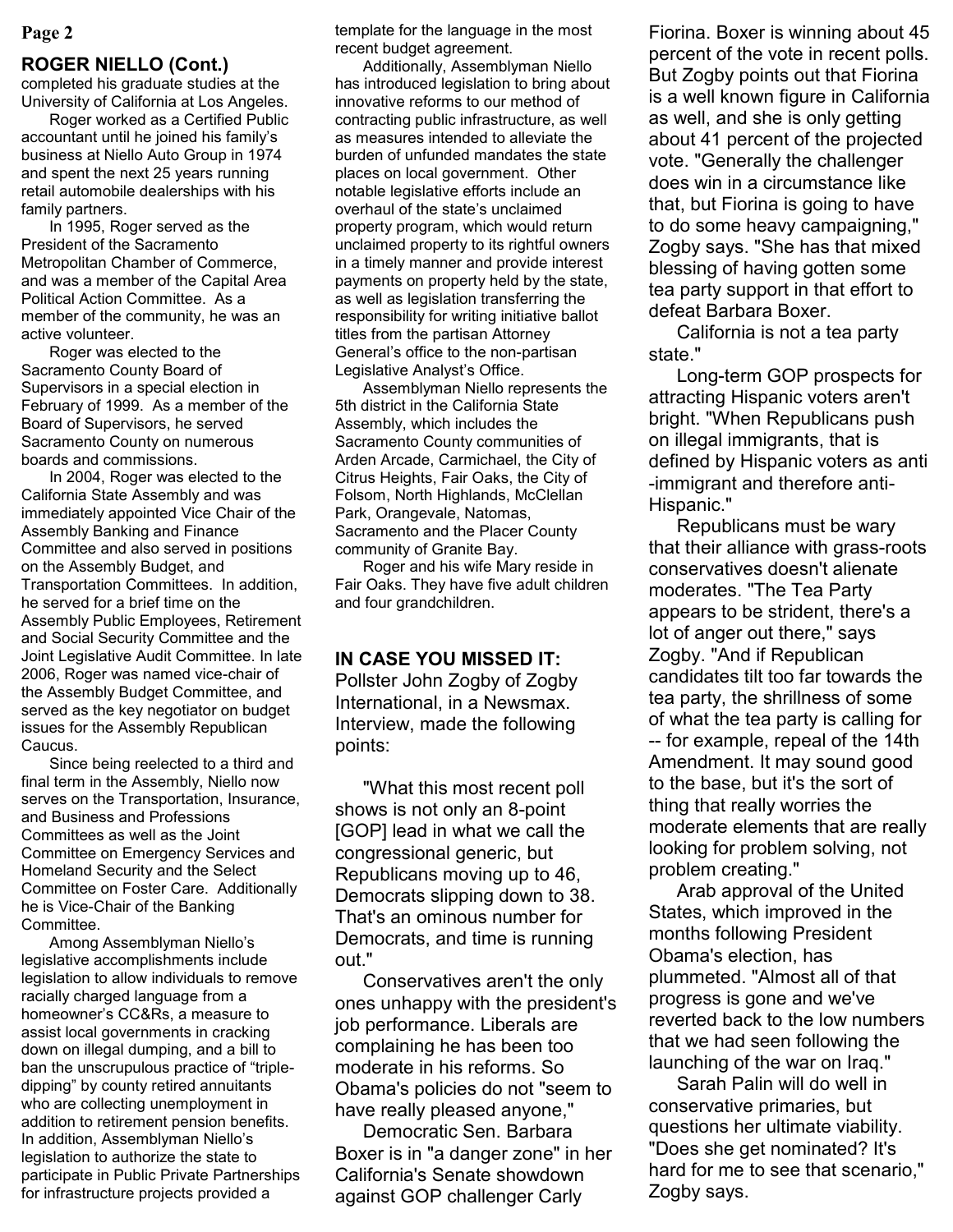#### **Page 3**

## **IN MY OPINION:**

# **A DEFINING ELECTION FOR THE CALIFORNIA GOP**

#### By Chris Angle

Now that the primaries are over and election season is upon us, it worth pondering how important this election actually is for the California GOP. While many are predicting massive gains for the GOP nationally, the GOP in California is really facing nothing less than a do or die election. Over the last few years, a debate has raged within the Party over why Republicans have such an appalling electoral record in California. One line of reasoning holds that Republicans choose candidates that are simply too conservative to be competitive statewide, while others contend that moderate/centrist Republicans are merely closet Democrats who don"t give voters a real choice and are therefore unsuccessful. Proponents of the first line of reasoning point to the obvious lack of statewide electoral success of conservative candidates, while proponents of the second line of reasoning point to the fact that some conservative initiatives on taxes and social issues (i.e. Prop 8) have been successful in statewide contests.

While both sides have legitimate facts that they can point to, the "atmospherics" of this election season are shaping up to be as favorable for the GOP in California as anyone can remember. From Meg Whitman to Carly Fiorina and Damon Dunn, the GOP has fielded a strong and diverse slate of statewide candidates. While the wealth of Meg Whitman is difficult for the average voter to identify with, her lack of political experience also makes it difficult to portray her as

a political insider in a year that is shaping up to be a difficult one for political insiders. Furthermore, the Democrats are fielding a slate of candidates led by an unimaginative retread in Jerry Brown, and an always abrasive Barbara Boxer. In addition, it appears that the GOP base is extremely motivated, whereas the Democrat base appears apathetic. Finally, the leading GOP candidate has "unlimited" access to (her own personal) financial resources to get herself elected.

That being said, it is not at all clear that any of this is going to be enough. Currently, Whitman is running about even with Jerry Brown, despite having outspent him plus the unions by a factor of roughly 5 or 6 to 1 since the end of the primaries. Carly Fiorina is running behind, but within striking distance, of Barbara Boxer. If the California GOP strikes out in statewide offices this election season (or even if Whitman alone squeaks out a win), one will be justified in questioning whether or not the GOP has any relevance in California politics any longer. If it turns out that the California GOP can"t win under the current electoral conditions, it is difficult to see under what conditions it could win. While some in the Party will undoubtedly point to this factor or that factor to explain a failure, a defeat in this election cycle will effectively mean that the GOP brand in California has been irreparably damaged. This won"t necessarily mean that certain parts of the Republican message (i.e. lower taxes, less government regulation, responsible government spending) don"t resonate with a broad swath of the California electorate. However, it will imply that the GOP has built up such a reserve of ill will within the California electorate that for an argument to

be associated with an 'R' is to see that argument dismissed. If such a defeat does occur, centerright voters and activists in California will have a difficult reality to confront and some difficult decisions to make.

However, none of this is to say that the California GOP won"t win big on election night. A big election win with two or three statewide offices going to the GOP will likely reinvigorate the Party. While it is clear that Republicans do need some rebranding, an election victory that reconfirms its' relevance in California politics will give the Party something to build on. That being said, no one should underestimate the importance of this election to the California GOP. It is not hyperbole to say that nothing less than the Party"s future relevance in California is at stake. The day after this election will be very interesting.

# **DID YOU KNOW**

Did you know you can now pay your River City dues on line?

It"s easy. Just set your computer browser to REPUBLICANS OF RIVER CITY, click on JOIN, and fill out the form. Then click on the SUBMIT button and fill in the credit card information.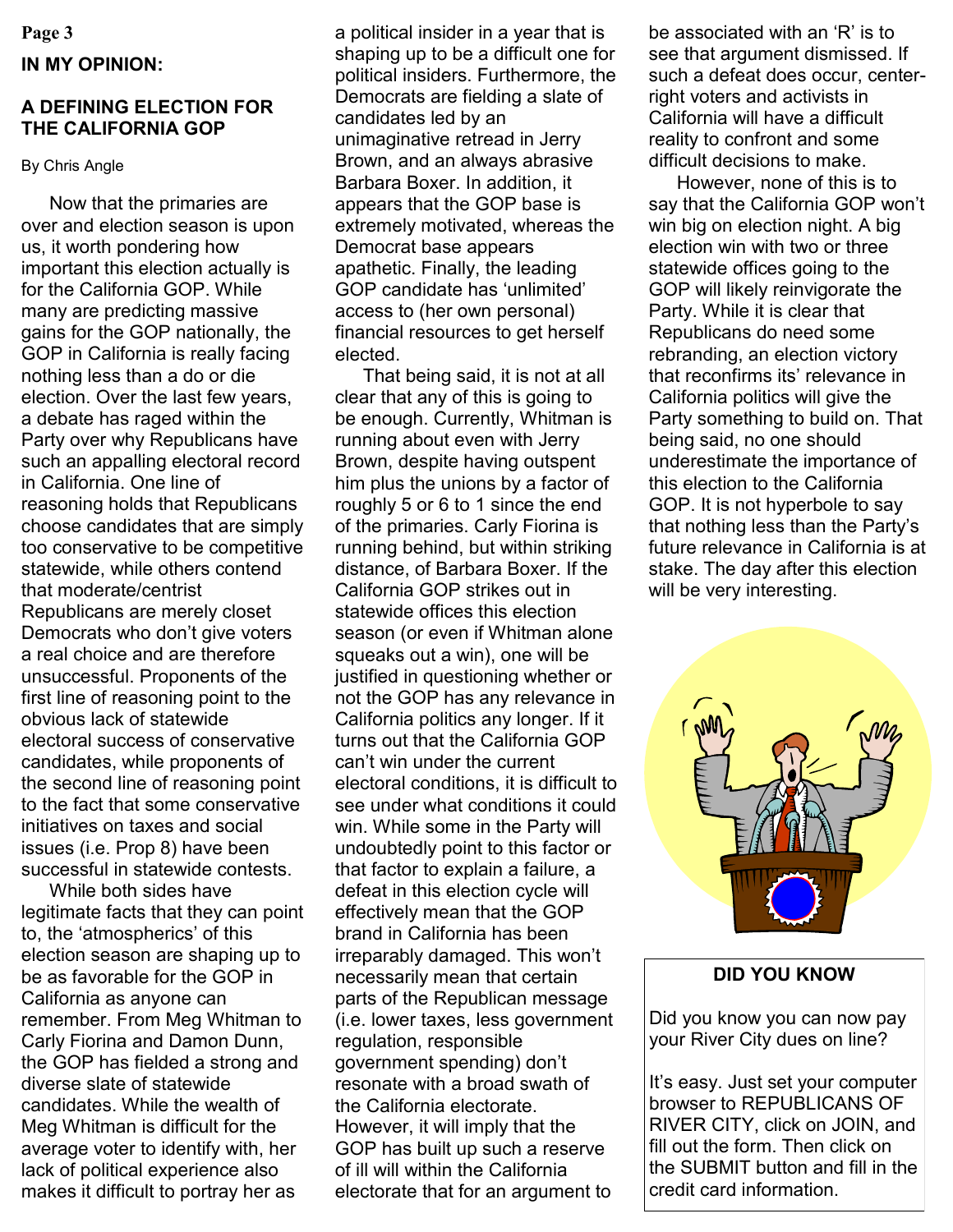#### **Page 4**

# **ON THIS DATE IN HISTORY**

August 3, 1990 - President George H. W. Bush declares first National American Indian Heritage Month.

August 4, 1965 - Senate Republican Leader Everett Dirksen (R-IL) overcomes Democrat attempts to block 1965 Voting Rights Act; 94% of Republicans vote for landmark civil rights legislation, while 27% of Democrats oppose.

August 5, 1964 - Hispanic American Republican Lt. Everett Alvarez, USN, is shot down in Vietnam, becomes the first U. S. prisoner of North Vietnamese and the longest serving POW in U. S. history.

August 15, 1988 - President Ronald Reagan addresses the Republican National Convention: "Our Party speaks for human freedom, for the sweep of liberties that are at the core of our existence."

August 18, 1920 - Republican authored 19th Amendment, giving women the vote, becomes part of the Constitution; 26 of the 36 states to ratify had Republican controlled legislatures.

## **A MARINE'S STORY**

A United States Marine was attending some college courses between assignments. He had completed missions in Iraq and Afghanistan. One of the courses had a professor who was an avowed atheist and a member of the ACLU.

One day the professor shocked the class when he came in. He looked to the ceiling and flatly stated, "God, if you are real, then I want you to knock me off this platform. I'll give you exactly 15 minutes." The lecture room fell silent. You could hear a pin drop. Ten minutes went by and the professor proclaimed, "Here I am God. I'm still waiting." It got down to the last couple of minutes when the Marine got out of his chair, went up to the professor, and cold-cocked him knocking him off the platform. The professor was out cold. The Marine went back to his seat and sat there, silently. The other students were shocked and stunned and sat there looking on in silence. The professor eventually came to, noticeably shaken, looked at the Marine and asked, "What the hell is the matter with you? Why did you do that?"

The Marine calmly replied, "God was too busy today protecting America's troops who are protecting your right to say stupid things - so He sent me."

### **Republicans of River City Board of Directors:**

Carl Burton, President Fred Hildebrand, Director Betty Axup, 1st Vice President Patty Hildebrand, Director Al Rogel, 2nd Vice President Lynn MacLean, Director TBA, Membership Secretary Paul Green, Past President Robert Evans, Treasurer Chris Angle, Director Richard Eigenheer, Director Colleen Fitzpatrick, Director

# **DEMOCRATS AT IT AGAIN— TAX THE INTERNET**

#### **By Robert Evans**

Once again, the Democrats, who never met a tax scheme they did not love, are trying to tax Internet purchases.

HR 5660, the "Main Street Fairness Act," which is anything but fair or helpful to main street, is just another attempt to grab your money.

The HR 5660 press release says: "This bill is about fairness and competition. It will help make sure that the store on the corner and the store on the Internet are playing by the same rules."

Just how stupid do these Democrat politicians think we are?

Everyone knows that shipping charges for Internet purchases are generally equal, and sometimes in excess of, any sales tax. It's cost or convenience that drives Internet purchases, not taxes.

And how do sales taxes sent to Texas help the "corner store" in California when a person in California makes a purchase from an Internet store located in Texas?

What should you do? Call and write congress and make sure all your friends and neighbors know about this latest Democrat grab for your wallet.



Volume 2010, Issue 8 P. O. Box 1776 Carmichael, CA 95609-1776

Editor: Robert Evans Telephone 359-5741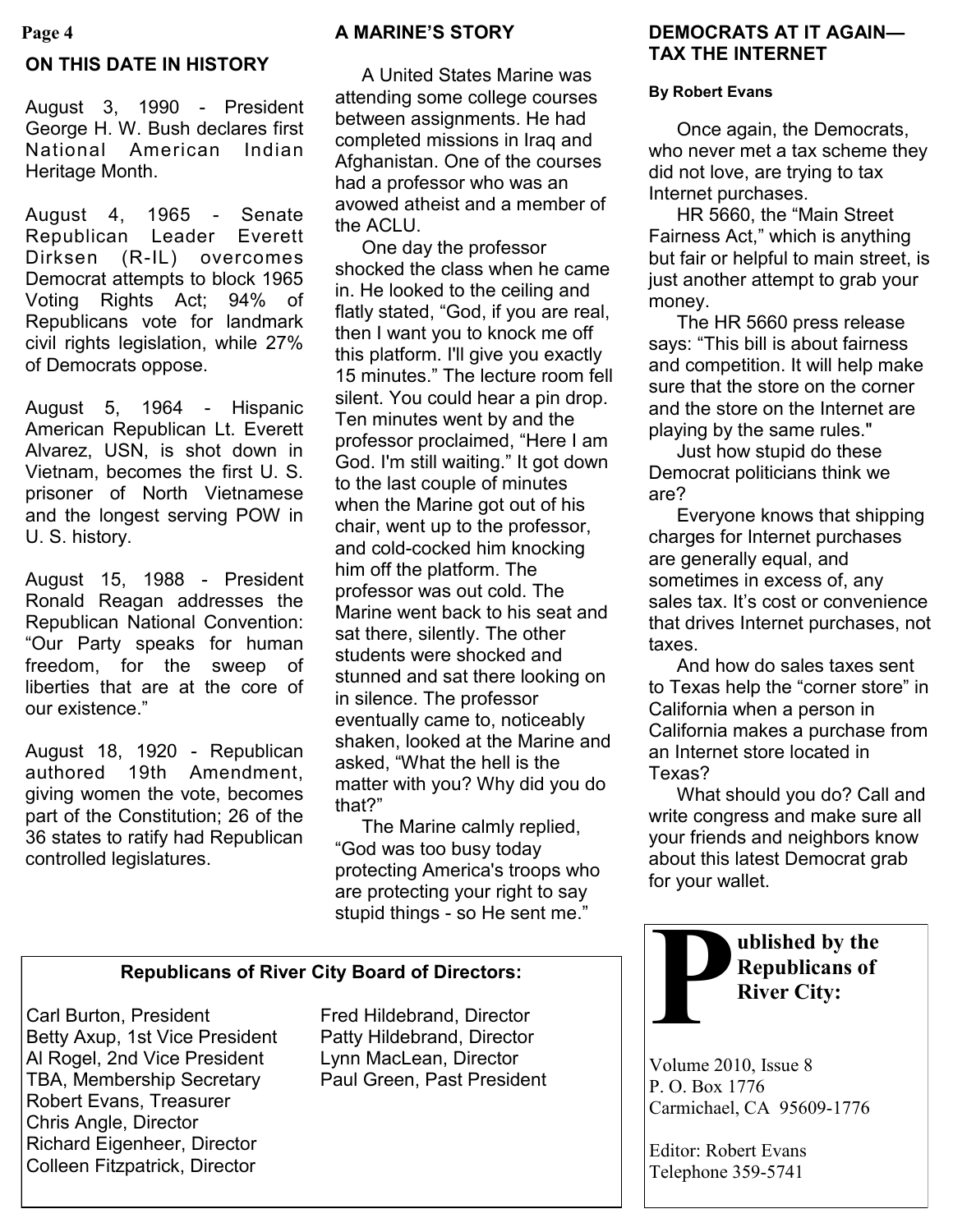

# **THE GOVERNOR'S CORNER**

## **Schwarzenegger Discusses Budget with San Jose Silicon Valley Chamber of Commerce**

Arnold Schwarzenegger

"I have been traveling up and down the state talking about the budget, talk about why is the budget late and that's, of course, an easy one to explain. The legislators just haven't done it yet. (Laughter) It's one of those things that happens. Out of the last 20 years there only were three times where they did the budget on time.

"I, as governor, I have my Budget Proposal on January 10th every year; I've never missed that deadline. And on May 14th we have the May Revise; I've never passed or was late with that deadline either.

"But the legislators, like I said, they are always late and I think it is just because they don't start negotiating until the new fiscal year starts. So this year, for instance, again on May 14th I presented my budget and then you didn't hear anything. And then they do the various different hearings and then, when they were finished with the hearings in the end of June, they went on vacation. So they never really negotiated a budget.

"Then, all of a sudden, you know, they started coming down to our office and they start talking a little bit and getting together with the Republicans. And that's what's going on right now. They're back in session now, a month later, after vacation. And now we are getting together regularly, so I think that there's a good shot that we will have a budget within the next two or three weeks.

"But it's a very difficult time, you know, to come to an agreement. When there are a lot of revenues it's easy to come to an agreement. And … right now, because of the economic decline over the last three years -- worldwide, not just in San Jose or in California -- it's worldwide. Countries are scrambling and struggling all over the world, if it is Ireland, if it is England, if it is Germany, if it is Greece, if it is Spain or Portugal. Everywhere you look they are having difficult times because the whole world, basically, has reduced in value by at least 20 percent. So they are all of a sudden now -- you know, the business

not there.

"But the good thing about that is - and I always look at problems as an opportunity, as a way of seeing new opportunities. And I think, because every state and every city and county is going through this stress test where all of a sudden you have less revenues and then you realize, wait a minute, I think that we are not distributing our money the right way, or we are doing something wrong and that's why we don't have enough revenues right now.

"And that's exactly what's happening also with the state. We now recognize that we need a rainy day fund so when we get hit by an economic slowdown we have a little bit of money left aside. So therefore one of the things that I'm proposing is to have budget reform so that we save money into a rainy day fund and use that money then when our economy goes down and when there are less revenues, so we have enough money for the vulnerable citizens, for education, higher education, kindergarten through 12th and so on and so forth.

"The other thing that we have to recognize is that by having less money there are certain other areas where we are spending too much money and that's why we don't have enough money for the most vulnerable citizens or for education and so on. And that is … pensions. So that's another thing we recognize. And I think it's very important that we use this opportunity and look at it closely and carefully and say to ourselves, wait a minute, there has been a huge spike in pension costs for the state and also locally.

"And that spike is not just like where you say OK, our revenues came in at an increase of 26 percent and our pensions went up by 30 percent or so. No, it's not that. That would be doable. But the pensions went up by 2,500 percent in the last 10 years. So what once was in the budget in general funds a \$150 billion expenditure now is this huge amount of money. Now we're talking about going from \$150 million to \$3.9 billion -- correct me if I'm wrong, David, because David is the expert -- \$3.9 billion just in CalPERS alone. This is not talking about the others, now. Altogether it's \$6.5 billion that we are spending every year.

"So think about that increase in 10 years. Revenues go up by 26 percent and this goes up by 2,500 percent. So that is where the problem lies. Now you're crowding out other programs. If we would not have this kind of an

**Page 5** increase, if we would have had an activities are not there, the revenues are increase, if we would have had an increase of 26 percent, like our revenues go up, we would be paying \$200 million a year for the pensions rather than, you know, \$4 billion just from the general funds, the general account and then the rest of it in other special funds. So that is really where the problem is.

> "Then we also have to look at how we are spending our money in education. We know that we need more money in the classroom but we are consistently -- there was a just a report that came out today that talked about that the education spending went up but the funding into the classroom went down. So that means that the kids are not getting the money. It's adults that are fighting in the education community to get that money, that education money, because the state and the federal government and the locals are giving education a certain amount of money and then they make the decision how to spend the money. But it's not going into the classroom, so there's another thing that we have to look at. And it's a good opportunity now to look at how are we funding education and is the money really going to the children.

> "I'm sure you read just recently in the L.A. Times that the Robert F. Kennedy Community School was supposed to cost, in 2007 when they started building it, \$300 million. And all of a sudden it ended up costing in 2010 - - it's opening now -- \$600 million. Now, how did it go from \$300 million to \$600 when construction costs went down by 25 to 40 percent? It doesn't make any sense. But that's what happens because there are so many people, grownups, that are fighting for education money rather than giving it to the kids and putting it into the classroom.

> "So when you have this stress test you're looking at all of the things where you may be making mistakes. You know, it doesn't make sense to point fingers at anybody or to look back. It's always easy to be smart in hindsight; we all know that. But I think we can make certain corrections and that's what we're trying to do. We're trying to do pension reform. We'll try to do budget reform this year.

"And we'll try also to do tax reform. And why tax reform? Because we recognize when there's a dip in the economy that, all of a sudden, even though there's maybe a decline of 2.8 percent in the economic activities, we have a dip in revenues of 30 to 40 percent. Why? Because we are relying so heavily on income tax. And of course, out of that income tax, it's all the rich ... that are paying most of the income tax."